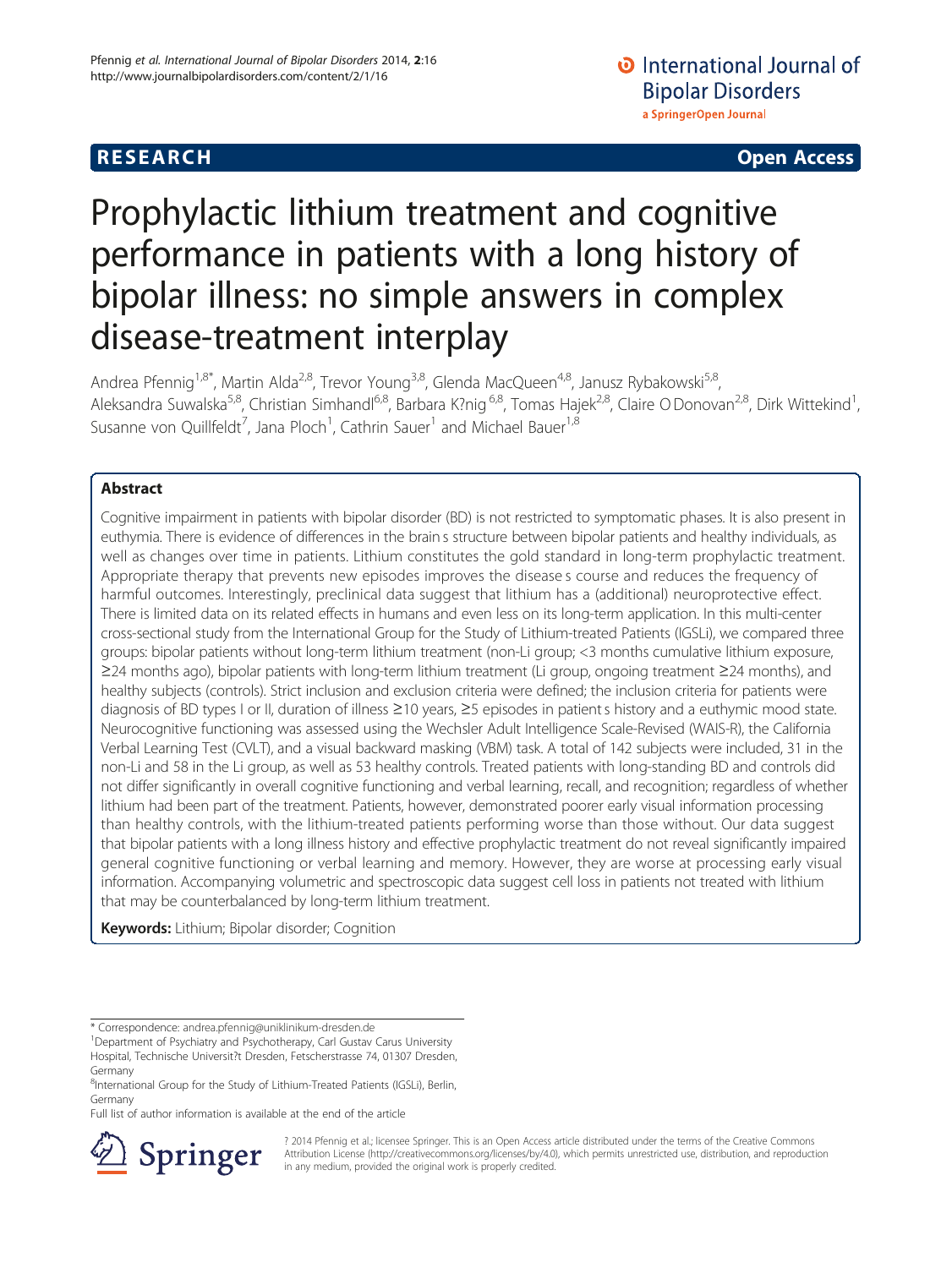## Background

In patients with bipolar disorders, treatment strategies aim at improving the course of this often life-long and devastating disease. The quality of cognitive functioning is considered one of the key variables predicting health-related quality of life, apart from the illnesss severity and clinical course and the presence of residual affective symptomatology (see review Andreou and Bozikas [2013](#page-9-0)). It is known that cognitive impairment is not restricted to symptomatic phases, but that it also accompanies euthymia in a substantial number of bipolar patients, even though the published evidence is heterogeneous with regard to the specific functions affected, degree of impairment, and the degree of variability explained by the disorder itself compared to that attributed to moderating and mediating variables (Jamrozinski [2010](#page-10-0)). There seems to be a correlation between the duration of illness (DOI) as well as the number of illness episodes (especially depressive ones) and the degree of impairment (Bearden et al. [2001](#page-9-0), Bora et al. [2010](#page-9-0)). Data on the latter, however, are discordant and even the causal direction is not yet clear (Martino et al. [2014](#page-10-0)).

Another scale of cognitive impairment is seen in the development of dementia. Interestingly, the risk for mild cognitive impairment (MCI) and dementia seems to be higher in bipolar patients (the same is true for MDD patients) (Reischies and Neu [2000;](#page-10-0) Jorm [2001;](#page-10-0) Kessing and Nilsson [2003\)](#page-10-0) and it continues to rise with the number of the disease s past episodes (Kessing and Andersen [2004\)](#page-10-0). Regarding the basis of cognitive functioning, evidence has been forthcoming in recent years of differences in brain structure between bipolar patients and healthy individuals, as well as changes over time in patients. A meta-analysis of 16 voxel-based morphometry (VBM) studies found neuroanatomical abnormalities in the right prefrontal cortex, anterior temporal cortex, insula, and claustrum (Selvaraj et al. [2012\)](#page-10-0).

Pharmacological treatment with lithium has been proven to possess antimanic, prophylactic, and antisuicidal properties. Lithium constitutes the gold standard in long-term prophylactic treatment. Appropriate therapy that prevents new episodes does in itself improve the diseases course and reduces harmful outcomes including substantial neurocognitive impairment. Interestingly, preclinical (cell culture and animal) data suggest a (additional) neuroprotective effect mainly by preventing apoptosis and increasing the excretion of neurotrophin (Bauer et al. [2003](#page-9-0)). There is limited data on the effects of lithium treatment on these functions in humans. Short-term exposure to lithium increased gray-matter volume throughout the brain in bipolar patients (Moore et al. [2000](#page-10-0)). Almost no data exist on long-term exposure specifically assessing the influence of the duration of lithium treatment. The International Group for the Study of Lithium-treated Patients (IGSLi) therefore conducted a cross-sectional study with strict inclusion and exclusion criteria to clarify whether there is a reason to suggest that lithium can prevent neurocognitive impairment and/or structural and functional changes in specific cortical areas in order to decide whether a prospective study should be planned. Since the hippocampus plays a substantial role in regulating adult neurogenesis (Eriksson et al. [1998;](#page-10-0) Kempermann and Gage [1999](#page-10-0)), and cell loss in this area greatly impairs neuronal plasticity, the structure and function of this brain area were of main interest. Whether the proposed preventive effects of lithium are exerted on the aforementioned structures to prevent changes and thus cognitive impairment (and/or dementia) is not clear so far. On the contrary, some studies did reveal cognitive side effects in lithium-treated patients (Goldberg and Chengappa [2009](#page-10-0); Pachet and Wisniewski [2003;](#page-10-0) Wingo et al. [2009](#page-10-0)).

In the present paper we describe the cognitive performance results of the IGSLi study and discuss potential structure-function interactions using imaging data (Hajek et al. [2012](#page-10-0), Hajek et al. [2014\)](#page-10-0).

## **Methods**

## Design

In this cross-sectional study integrating lifetime information, we compared three groups of individuals: bipolar patients without long-term lithium treatment (non-Li group), bipolar patients with long-term lithium treatment (Li group), and neuropsychiatrically healthy subjects (controls). Longterm lithium treatment was defined as current ongoing treatment for at least 24 months. Patients having experienced no or fewer than three months of cumulative lithium exposure at least 24 months ago were included in the group without long-term lithium treatment.

#### Subjects

Patients were recruited via outpatient clinics at the five cooperating university hospitals and their cooperating local psychiatrists. Healthy controls were recruited via notices. The study centers where Berlin and Dresden in Germany, Halifax in Canada, Poznan in Poland, and Neunkirchen in Austria.

Inclusion criteria for patients included diagnosis of BD types I or II (verified with the SCID), a DOI of at least 10 years, and the occurrence of at least five episodes in the disease history (including (hypo-)manic, depressive, and/or mixed episodes). Patients had to be in a euthymic mood state (HAM-D-17 < 7, YMRS <5, CGI-BP ≤3) and had to have been free of significant symptoms for at least 4 months. They had to be mentally and physically sound and have adequate language skills to participate in the study. They also had to return a written informed consent form.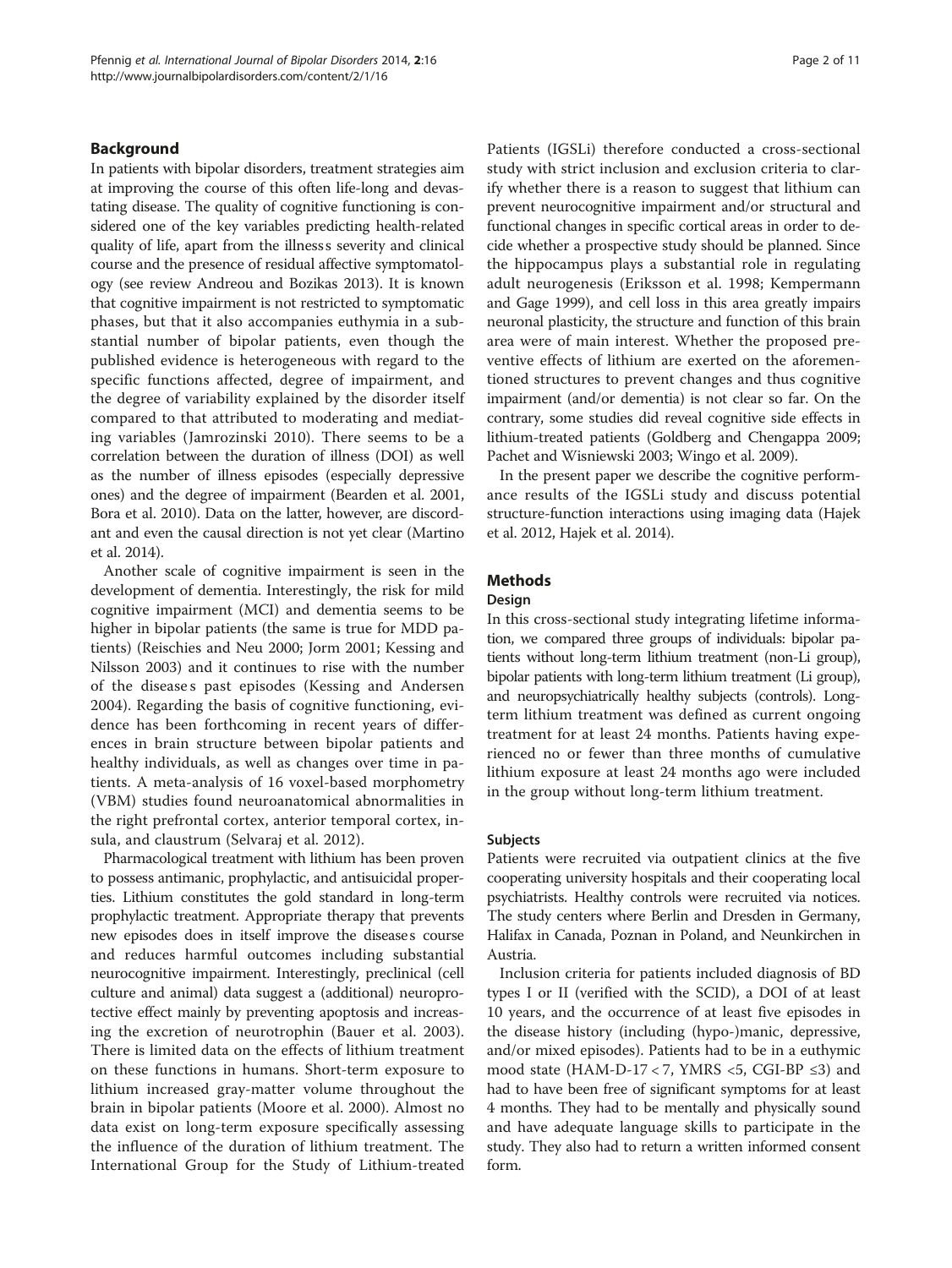Exclusion criteria for bipolar patients included a history of more than one lifetime course of ECT (12 or more bilateral treatments), ECT in the last 12 months, another comorbid psychiatric disorder with the following exceptions: comorbid anxiety (but not posttraumatic stress disorder (PTSD)) and/or personality disorder (but not borderline personality disorder) were allowed, as long as BD was the primary diagnosis. History of substance abuse was allowed as long as there was no active abuse in the last 12 months. Current psychotic features or acute suicidality were further exclusion criteria.

Patients in the Li group could be treated with only one additional psychotropic drug (but not with first-generation antipsychotics, clozapine, or tricyclic antidepressant). Patients in the non-Li group were allowed to take two psychotropic drugs not in the aforementioned classes. Current treatment with benzodiazepines at doses exceeding 2 mg/d equivalent of lorazepam or clonazepam or higher was not allowed. Patients had to have been free of significant changes in their medication for at least the previous 3 months.

Furthermore, patients were excluded if they suffered from a medical illness that was not corrected or stable (e.g. hypothyroidism, vitamin B12 insufficiency, diabetes mellitus, and hypertension had to be in stable condition) or was very severe (e.g. carcinoma, metastases, and all neurological illnesses including dementia). Patients with metal implants or metallic artifacts were not included in the imaging part of the study.

Neuropsychiatrically healthy individuals were eligible provided they were in sound mental and physical condition and possessed adequate fluency in the participating centers language to participate in the study. The control group s exclusion criteria included a personal history of any psychiatric illness (verified with the SCID, history of substance abuse was allowed as long as there was no active abuse in last 12 months). They could not have a family history in first-degree relatives involving the DSM IV diagnoses of BD, unipolar recurrent depressive disorder, schizophrenia or schizoaffective disorder, or a suicide of a first-degree relative. As in bipolar patients, unstable or very severe medical illnesses, current intake of 2 mg/d equivalent of lorazepam or clonazepam or higher, significant changes in medication within the last 3 months and for the imaging part, and any metal implants and metallic artifacts were not allowed.

The three groups of subjects were matched for age as closely as possible.

## Study procedure

Study assessments were conducted on two to three consecutive days, whenever possible. First of all, sociodemographic data were collected, the diagnosis (SCID) and illness history were established (including the use of

the LCM), euthymia was confirmed (HAM-D-17, Hamilton [1960;](#page-10-0) YMRS, Young et al. [1978;](#page-10-0) CGI-BP, Spearing et al. [1997\)](#page-10-0), a cursory physical examination was conducted, and routine laboratory parameters were monitored including thyroid hormone, vitamin B12, and folate levels as well as lithium serum levels in the long-term lithium patients. Health-related quality of life was assessed using the Medical Outcome Studies Short-Form General Health Survey (SF-36, Ware et al. [1993](#page-10-0), Ware et al. [1994\)](#page-10-0), the Quality of Well-Being Scale, Self-rating version (QWB-SA, Kaplan et al. [1998](#page-10-0)), and data from the BDI (Beck et al. [1961\)](#page-9-0).

## Neuropsychological assessment

Neurocognitive functioning was assessed in tasks where impaired performance in patients with BD was evident and that seemed to involve brain areas crucial to the study questions (namely, the Wechsler Adult Intelligence Scale-Revised (WAIS-R; in German HAWIE, Tewes [1991](#page-10-0)), the California Verbal Learning Test (CVLT, Delis et al. [1988\)](#page-9-0), and a visual backward masking (VBM, MacQueen et al. [2004\)](#page-10-0) task).

Briefly, the WAIS-R is the primary clinical instrument to measure overall neurocognitive function. It consists of six verbal and five performance subtests. The verbal subtests assess information (29 questions of general knowledge), comprehension (16 questions which focus on issues of social awareness), arithmetic (14 mental arithmetic brief story-type problems), digit span (sets of digits to repeat initially forwards then backwards), similarities (subjects asked to say how two seemingly dissimilar items might in fact be similar), and vocabulary (subject is asked to define 35 words). The performance part consists of tests arranging pictures (the subject is asked to arrange ten sets of small pictures into a logical sequence), picture completion (20 small pictures that all have one vital detail missing), block design (involves putting sets of blocks together to match patterns on cards), object assembly (four small jig-saw type puzzles), and digit symbol (Involves copying a coding pattern).

The CVLT is an established test of verbal learning and of recall (encoding and retrieval) and recognition of the learned content. A list of 16 words (belonging to four semantic categories) is read five times with memory being assessed after each trial. Immediately after the fifth trial, the subject is read an interference list and asked to recall it. A short delayed recall test is conducted immediately after recalling the interference list, where the participant is asked to recall the words in the list read initially. Cues are then provided for the four semantic categories to facilitate recall. A long delayed recall test is presented after a 20-min interval where the subject works with non-verbal tasks (in our study, the VBM). Finally, a yes-no recognition test consisting of the 16 items on the initial list, eight from the interference list, and 20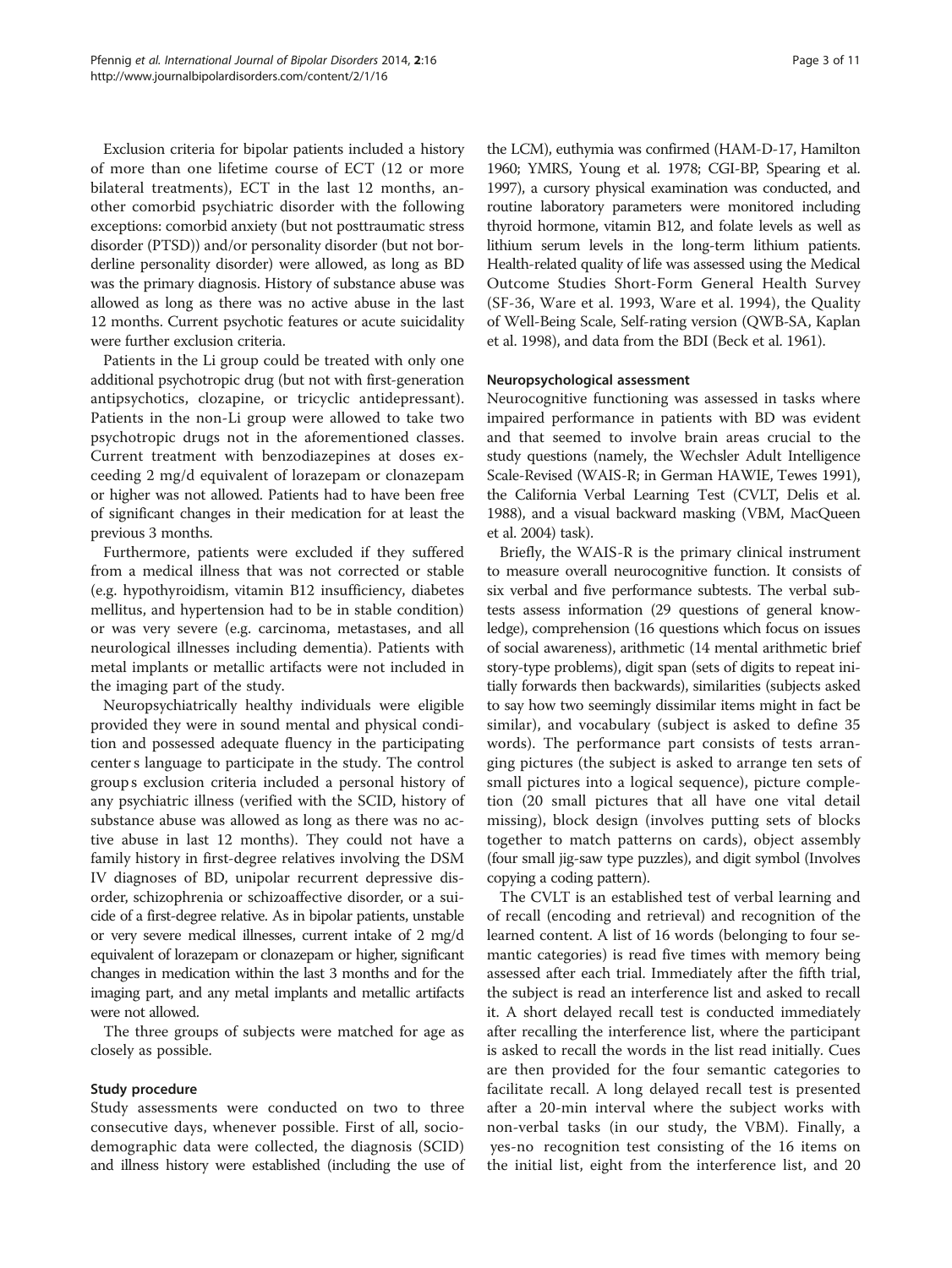random distractor items is presented. This test is sensitive to temporo-hippocampal dysfunction (Turner et al. [2012,](#page-10-0) Chepenik et al. [2012](#page-9-0)).

The VBM task assesses early visual information processing in interpreting the interaction of transient (movement and location) and sustained (more detailed information for recognition) visual pathways. In the computerized VBM task, a briefly presented target (first stimulus) is covered by an uninformative mask (second stimulus) with inter-stimulus intervals (ISI) of 14, 29, 43, 57, 86, and 114 ms. The subject is asked to point with a joystick in the direction in which the target was presented (up, down, left, right). Performance on this task is mediated by magnocellular visual pathways projecting to the dorsal occipito-parietal and frontal regions.

These neurocognitive tests were conducted beginning with the WAIS-R, followed by the CVLT with the VBM in the 20-minute break required. Patients had to postpone medication intake on the test day until the end of testing.

## Study endpoints

Primary endpoints of this study were the neuropsychological functioning scores in the neuropsychological tests (focusing on CVLT) and the volume of the hippocampus in MRI (Hajek et al. [2013\)](#page-10-0). Secondary endpoints included N-acetylaspartate (NAA) levels (plus Cho and Cr) in prefrontal cortex areas (Hajek et al. [2012\)](#page-10-0) and health-related quality of life.

## Statistical analysis

The sample size estimation was conducted based on the following assumptions: For euthymic bipolar patients and healthy subjects, we reviewed published data on CVLT performance. Martinez-Aran et al. [\(2004](#page-10-0)) showed that euthymic patients functioned about 17% worse than controls (trials 1 to 5 mean remembered words 45.1 (SD 11.4) and 54.4 (SD 9.6)). Other CVLT data (e.g. Fleck et al. [2003\)](#page-10-0) and those from other neurocognitive tasks do support the assumption of a poorer performance by at least 10%. Unpublished pilot data from the IGSLi group collected before planning this study indicated neurocognitive functioning in long-term lithium-treated bipolar patients that did not differ from that of healthy controls. With an alpha of 0.05 and a  $\beta$  of 0.2, 27 subjects in each of the three groups to be studied should suffice to enable the detection of significant differences (nQuery Advisor ? 4.0). Since our second primary endpoint was hippocampal volume, we conducted a separate sample size estimation. Based on published data from Blumberg et al. ([2003\)](#page-9-0), bipolar patients demonstrated a reduction in hippocampal volume by about 5% compared to healthy controls (3,039  $(SE 68)$  and  $3,209$   $(SE 54)$  mm<sup>3</sup>). The whole gray matters volume in lithium-treated bipolar patients was higher than

that in healthy controls and untreated bipolar patients (747.9 cm<sup>3</sup>, SD 69.8, 675.8 cm<sup>3</sup>, SD 61.8 and 639.2 cm<sup>3</sup>, SD 91.2; Blumberg et al. [2003](#page-9-0)). Using these data and assuming the same mean of  $3,209$  mm<sup>3</sup> for lithium-treated patients as for healthy controls and an SE of 60, an alpha of 0.05 and a β of 0.2 and at least 70 subjects in each of the three groups under investigation should enable us to detect significant differences (nQuery Advisor ? 4.0).

In the statistical analysis of the project part presented here, we made a three-group comparison for each cognitive test. For the CVLT and WAIS-R, separate multivariate analyses of covariance (MANCOVA) with age, sex, education, duration of illness, and center as covariates were used. Dependent variables were predefined as being trial 1 (words remembered after once reading the list, mainly evaluates auditory attention span), trials 1 to 5 (summary score of words remembered after reading the list five times, global measure of verbal learning, and immediate free recall), recognition hits (helps differentiating impairment in encoding and recall, with impairment in the latter when free recall is impaired, but not recognition), false positives (response bias, liability to answer yes), and intrusions (measure of memory, associated with hippocampal function) from the CVLT (MANCOVA 1) as well as verbal part, non-verbal part, and total score from the WAIS-R (MANCOVA 2). For the VBM data separate MANCOVA with repeated measurements with reaction time (MANCOVA 3) and error rate (MANCOVA 4) in the six ISI (14, 29, 43, 57, 86, and 114 ms) as dependent variables and age, sex, education, duration of illness, and center as covariates were applied. Separate group comparisons were made for each individual interval time using *t*-tests. Because of multiple testing, only  $p < 0.001$  is considered significant. The potential influence of duration of illness on the cognitive performance was informatively studied using correlation analysis. In case of substantial correlations, we applied regression analysis.

All study subjects were extensively informed about the study and signed an informed consent form. The study was approved by the local ethics committees at all participating study centers.

## Results

We enrolled a total of 142 subjects in the study: 31 bipolar patients in the non-Li group, 58 bipolar patients in the Li group, and 53 healthy controls. The recruitment figures from each study center are listed in Table [1](#page-4-0). Overall, groups were comparable regarding sociodemographic variables (Table [2\)](#page-4-0). Matching for age was not entirely successful. Since differences in age, sex, and education have been suggested to influence the data substantially, we adjusted the statistical analysis to accommodate those variables (apart from the center variable).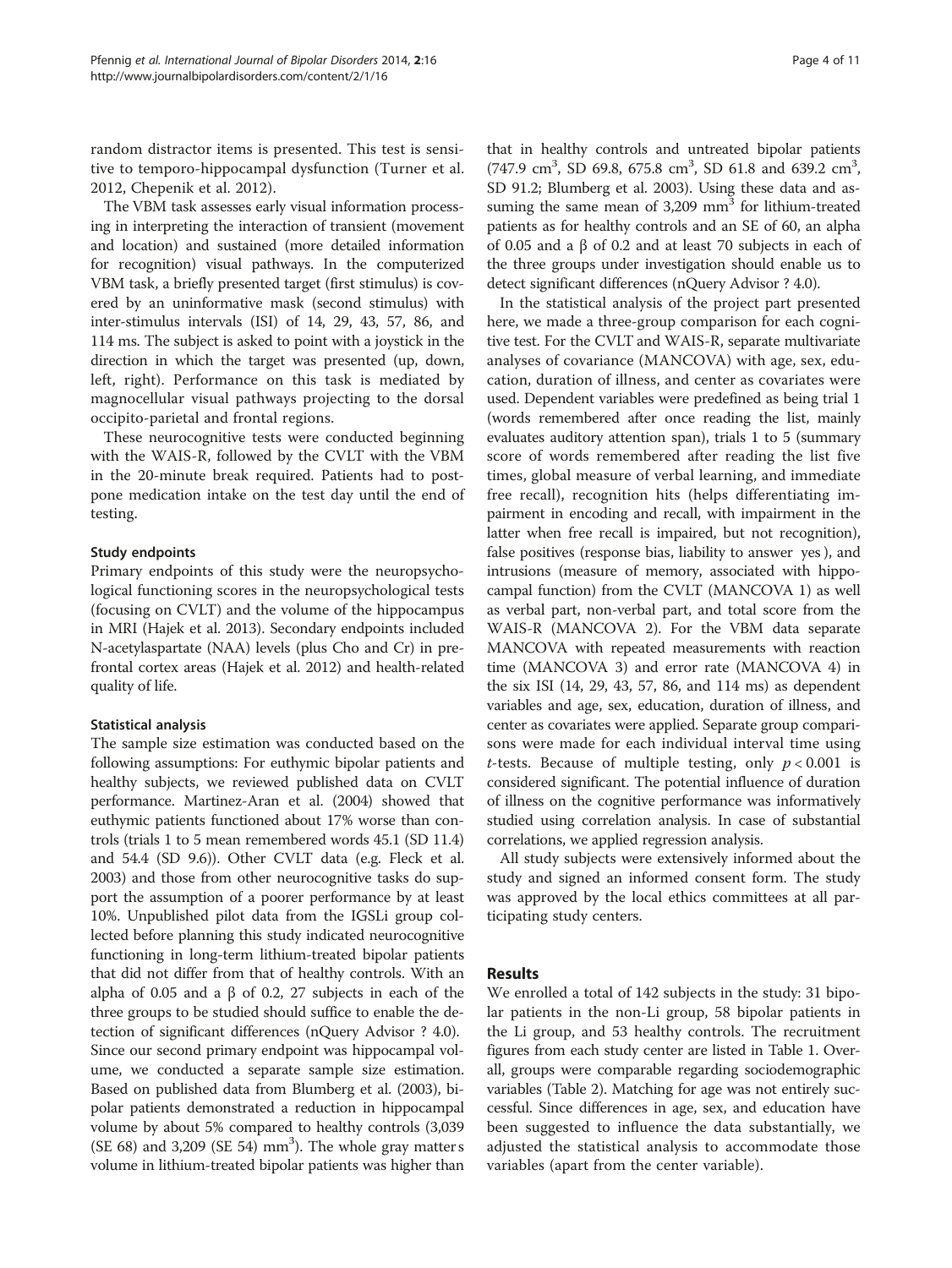<span id="page-4-0"></span>Table 1 Recruitment figures of the individual study centers

|               | Non-Li group | Li group | <b>Controls</b> | <b>Total</b> |
|---------------|--------------|----------|-----------------|--------------|
| <b>Berlin</b> | 6            | 18       | 20              | 44           |
| Dresden       | 5            | 5        | $\mathcal{P}$   | 12           |
| Poznan        | 5            | 10       | 10              | 25           |
| Halifax       | 8            | 15       | 11              | 34           |
| Neunkirchen   | 7            | 10       | 10              | 27           |
| Total         | 31           | 58       | 53              | 142          |

The patients included in the study already had a long history of the disease with at least five episodes of the illness. See Table 3 for clinical characteristics.

As our inclusion and exclusion criteria make clear, patients were allowed to take one psychotropic drug in addition to lithium or two psychotropic drugs (group without long-term lithium treatment). As illustrated in Table 3, patients in the non-Li group took all permissible drug classes at a higher frequency than the Li group patients: Valproate (35%), atypical antipsychotics (41%), and non-tricyclic antidepressants (45%) were the drug classes that the non-Li group used most frequently. The Li group patients had taken lithium for an average of 11.1 ? 8.2 years. Lithium levels on the days of neurocognitive testing were within the therapeutic range (0.66 ? 0.17 mmol/l).

We identified no significant differences after comparing the verbal learning and memory (CVLT) results from the three groups (Table 4 and Figure [1\)](#page-5-0). Excluding patients with a university degree from the analysis (to analyze whether differences between the groups were diminished because many patients performed on a very high baseline level) did not alter the results (data not shown).

Table 2 Sociodemographic variables of the sample

|                          | Non-Li group | Li group    | <b>Controls</b> |
|--------------------------|--------------|-------------|-----------------|
| n                        | 31           | 58          | 53              |
| Age in years, mean (SD)  | 45.3 (12.9)  | 49.4 (11.3) | 44.8 (8.9)      |
| Men, n (%)               | 32%          | 38%         | 40%             |
| Family status, n (%)     |              |             |                 |
| Single                   | 22%          | 26%         | 27%             |
| Relationship             | 67%          | 68%         | 73%             |
| Educational level, n (%) |              |             |                 |
| University degree        | 29%          | 35%         | 39%             |
| College/Abitur           | 46%          | 49%         | 39%             |
| High school              | 25%          | 12%         | 21%             |
| No degree                | 0%           | 4%          | 2%              |
| Employment status, n (%) |              |             |                 |
| Employed                 | 58%          | 48%         | 73%             |
| Early pensioner          | 15%          | 19%         | 7%              |

## Table 3 Clinical characteristics of the patient groups

|                                                       | Non-Li group | Li group  |
|-------------------------------------------------------|--------------|-----------|
| Duration of illness in years, mean (SD)               | 20.1 (10.1)  | 23.8(9.0) |
| Bipolar I, %                                          | 56%          | 59%       |
| Medical comorbidity, %                                |              |           |
| High blood pressure and any cardiovascular<br>disease | 28%          | 16%       |
| Diabetes mellitus                                     | 4%           | 7%        |
| Thyroid disorder                                      | 8%           | 36%       |
| Asthma and any lung disease                           | 12%          | 5%        |
| Rheumatism, arthritis                                 | 16%          | 5%        |
| Medication, %                                         |              |           |
| l ithium                                              | 0%           | 100%      |
| Valproate                                             | 35%          | 5%        |
| Carbamazepine                                         | 17%          | 7%        |
| Lamotrigine                                           | 21%          | 7%        |
| Atypical antipsychotics                               | 41%          | 12%       |
| Non-tricyclic AD                                      | 45%          | 21%       |
| Benzodiazepines                                       | 10%          | 2%        |

AD, antidepressant.

Regarding overall cognitive functioning, the three-group comparison yielded no significant difference in results from the verbal and performance parts or from the WAIS-R summary score (Table [5](#page-5-0)). As with the CVLT data, the results were not altered by excluding patients with a university degree from the analysis (data not shown). When examining differences in individual tests within the verbal and performance parts, we noticed that no subtest stood out of the pattern of impairment (Figure [2\)](#page-6-0).

In the visual backward masking task assessing early visual information processing, as expected, all subjects responded quicker and had lower error rates the longer the interval between the targets presentation and covering by the mask was (ISI). We observed no statistically significant difference among the three groups in the overall performance development in terms of reaction times or error rates (F = 1.062 and  $p = 0.349$ ; F = 0.470 and  $p = 0.626$ ). All the ISI patients on lithium treatment were significantly slower than the non-lithium patients

Table 4 Corrected results of the individual patient groups and controls in the CVLT

| <b>Variables</b>              | Non-Li group Li group |            | <b>Controls</b>                       | F     | р           |
|-------------------------------|-----------------------|------------|---------------------------------------|-------|-------------|
| (Mean SE)                     | $(n = 23)$            | $(n = 45)$ | $(n = 34)$                            |       |             |
| Trial 1                       | 7.53(0.50)            | 8.19(0.44) | 8.31(0.66)                            |       | 0.825 0.442 |
| Trials 1 to 5                 | 59.39 (2.22)          |            | 58.06 (1.94) 59.23 (2.93) 0.151       |       | 0.860       |
| Recognition hits 15.28 (0.27) |                       |            | 15.25 (0.24) 15.21 (0.36) 0.006 0.994 |       |             |
| False positives               | 0.49(0.38)            | 1.30(0.33) | 1.04(0.50)                            | 1.889 | 0.157       |
| Intrusions                    | 3.28(0.82)            | 4.15(0.71) | 2.88(1.08)                            | 0.602 | 0.550       |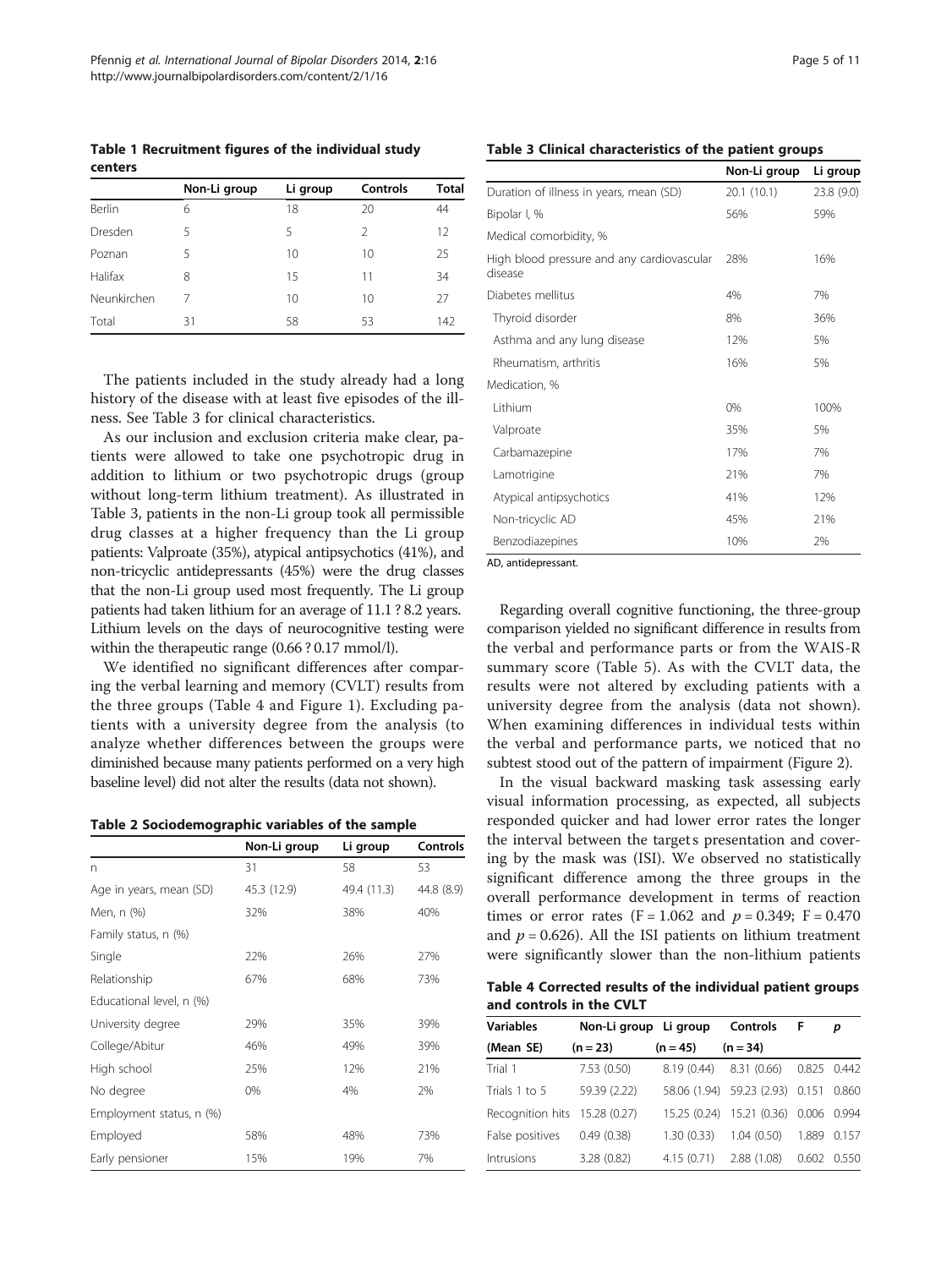<span id="page-5-0"></span>

and healthy controls. At 14 ms, they made significantly more errors than healthy controls; at 29, 43, 57, and 86 ms, they made still more errors than the non-lithium patients. Non-lithium patients were significantly slower and made more errors than healthy controls at 14 and 57 ms; at 29 ms, they were slower; and at 43, they made more errors (Table [6](#page-6-0) and Figure [3](#page-7-0)).

## Assessing the influence of duration of illness

In some items, we noted a significant but not substantial influence of DOI on cognitive performance. Correlation coefficients were found between 0.034 and 0.328 for the CVLT items, between 0.103 and 0.512 for the WAIS-R items and between 0.279 and 0.375 as well as 0.273 and 0.391 for the VBM variables (reaction time and error rate, respectively). Correlations regarding the CVLT and WAIS data were negative - the longer the DOI lasted, the fewer correct answers provided. Correlations with the

VBM data were positive - the longer the DOI lasted, the slower the patients reaction, and the more errors that occurred.

## **Discussion**

The main findings of this study are that (treated) patients with a long-standing bipolar disorder (presenting a duration of illness of about 20 years and at least five illness episodes in their history) and controls did not differ significantly in neurocognitive performance in overall cognitive function and verbal learning, recall, and recognition, regardless of whether lithium was part of their long-term treatment. The patients, however, revealed impaired early visual information processing compared to healthy controls, with the lithium-treated patients performing worse than those without.

In contrast to the CVLT results from bipolar patients published by Martinez-Aran et al. [\(2004\)](#page-10-0) and Fleck et al.

|  | Table 5 Corrected results of the individual patient groups and controls in the WAIS-R |
|--|---------------------------------------------------------------------------------------|
|--|---------------------------------------------------------------------------------------|

| Non-Li group  | Li group      | Controls      |       |       |  |  |
|---------------|---------------|---------------|-------|-------|--|--|
| $(n = 20)$    | $(n = 40)$    | $(n = 34)$    |       |       |  |  |
| 77.88 (2.86)  | 73.75 (2.79)  | 73.12 (3.57)  | 0.946 | 0.393 |  |  |
| 53.36 (2.41)  | 51.22 (2.35)  | 52.11 (3.00)  | 0.269 | 0.765 |  |  |
| 131.16 (4.38) | 125.10 (4.27) | 126.00 (5.46) | 0.732 | 0.484 |  |  |
|               |               |               |       |       |  |  |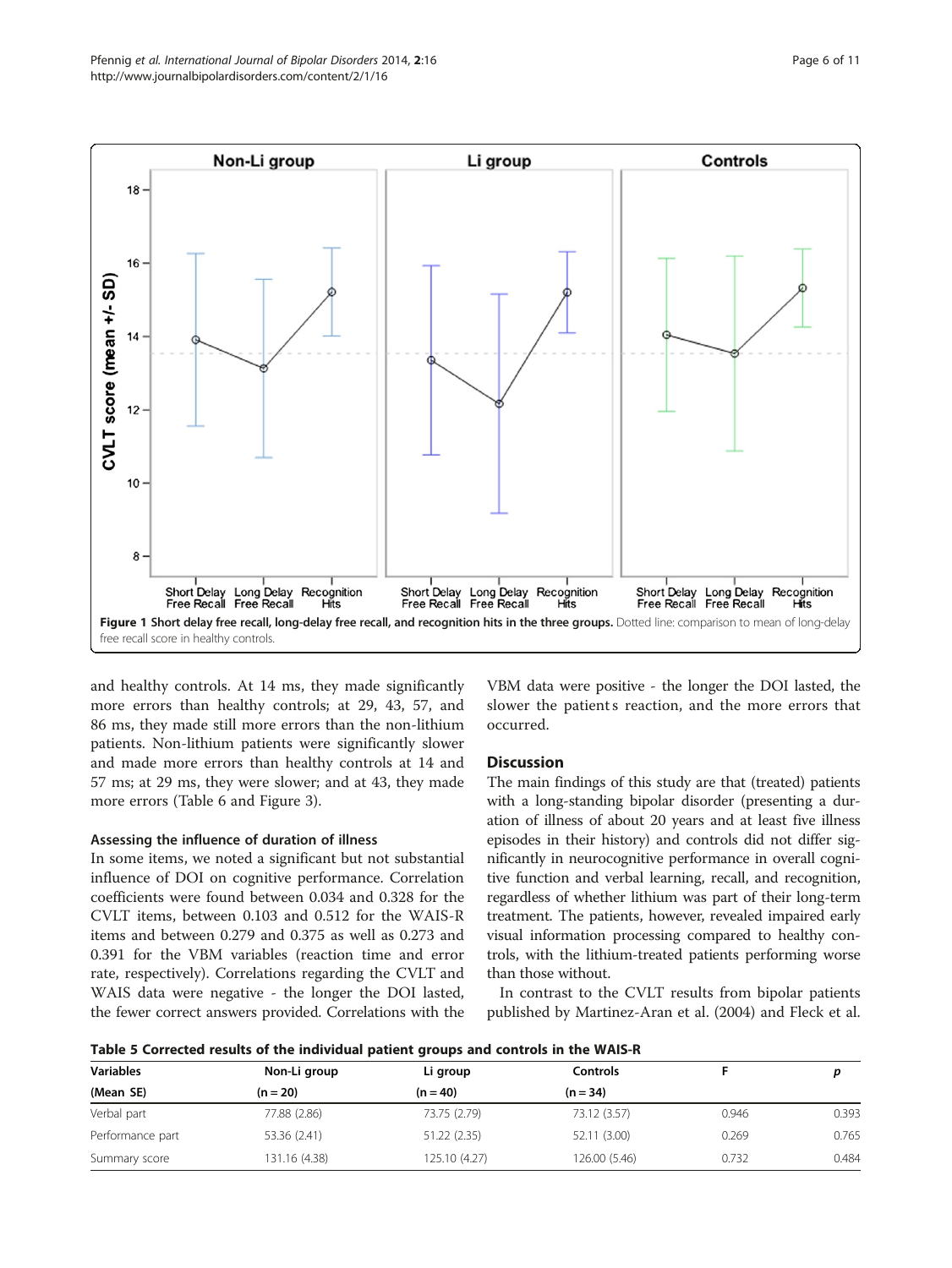<span id="page-6-0"></span>

([2003](#page-10-0)) (upon which we based our sample size estimation), our patients were a total of only about 6% worse than the healthy controls. Both patients and controls in the Martinez-Aran et al. study performed worse than ours, i.e., in the total number of words remembered on list A (45.1 ? 11.4 vs. 58.6 ? 14.0 and 54.4 ? 9.6 vs. 59.2 ? 17.1, respectively). Patients in the Martinez-Aran study were roughly comparable to ours with regard to age (about 8 years younger), education, and duration of the disease (about 5 years shorter). Their controls were also roughly comparable to ours regarding age and education. In terms of medication status at testing, 83% of their patients were taking lithium (vs. 65% in our total patient sample), 30% carbamazepine (vs. 11%), and 18% valproate (vs. 15%). Twenty-eight percent of their patients received more than one mood-stabilizing drug (vs. 14%), 58% were treated

| Table 6 Corrected results of the individual patient groups and controls in the VBM |  |  |
|------------------------------------------------------------------------------------|--|--|
|------------------------------------------------------------------------------------|--|--|

| <b>Variables</b> | Non-Li group   | Li group       | <b>Controls</b> | p                   | p               | p             |
|------------------|----------------|----------------|-----------------|---------------------|-----------------|---------------|
| (Mean SE)        | $(n = 27)$     | $(n = 50)$     | $(n = 43)$      | Non-Li vs. controls | Li vs. controls | Non-Li vs. Li |
| Reaction times   |                |                |                 |                     |                 |               |
| RT 14 ms         | 664.82 (40.33) | 698.92 (36.34) | 584.08 (49.71)  | < 0.001             | < 0.001         | < 0.001       |
| RT 29 ms         | 588.55 (40.08) | 627.52 (36.12) | 546.59 (49.40)  | < 0.001             | < 0.001         | < 0.001       |
| RT 43 ms         | 535.46 (35.88) | 581.81 (32.33) | 541.46 (44.23)  | 0.433               | < 0.001         | < 0.001       |
| RT 57 ms         | 530.46 (33.75) | 576.08 (30.41) | 491.53 (41.59)  | < 0.001             | < 0.001         | < 0.001       |
| RT 86 ms         | 467.46 (34.13) | 523.18 (30.76) | 465.89 (42.07)  | 0.829               | < 0.001         | < 0.001       |
| RT 114 ms        | 437.03 (32.93) | 500.65 (29.68) | 415.04 (40.59)  | 0.002               | < 0.001         | < 0.001       |
| Error rates      |                |                |                 |                     |                 |               |
| ER 14 ms         | 29.72 (4.13)   | 31.13 (3.72)   | 24.13 (5.09)    | < 0.001             | < 0.001         | 0.042         |
| ER 29 ms         | 16.63 (3.81)   | 21.72 (3.43)   | 18.30 (4.70)    | 0.043               | < 0.001         | < 0.001       |
| ER 43 ms         | 14.44 (3.18)   | 18.91 (2.86)   | 10.79 (3.91)    | < 0.001             | < 0.001         | < 0.001       |
| ER 57 ms         | 9.10(3.12)     | 13.82 (2.81)   | 11.78 (3.85)    | < 0.001             | < 0.001         | < 0.001       |
| ER 86 ms         | 7.63(2.84)     | 9.89(2.56)     | 9.39(3.50)      | 0.005               | < 0.001         | < 0.001       |
| ER 114 ms        | 6.71(2.94)     | 7.72(2.65)     | 8.22(3.63)      | 0.020               | 0.288           | 0.041         |

RT, reaction time; ER, error rate.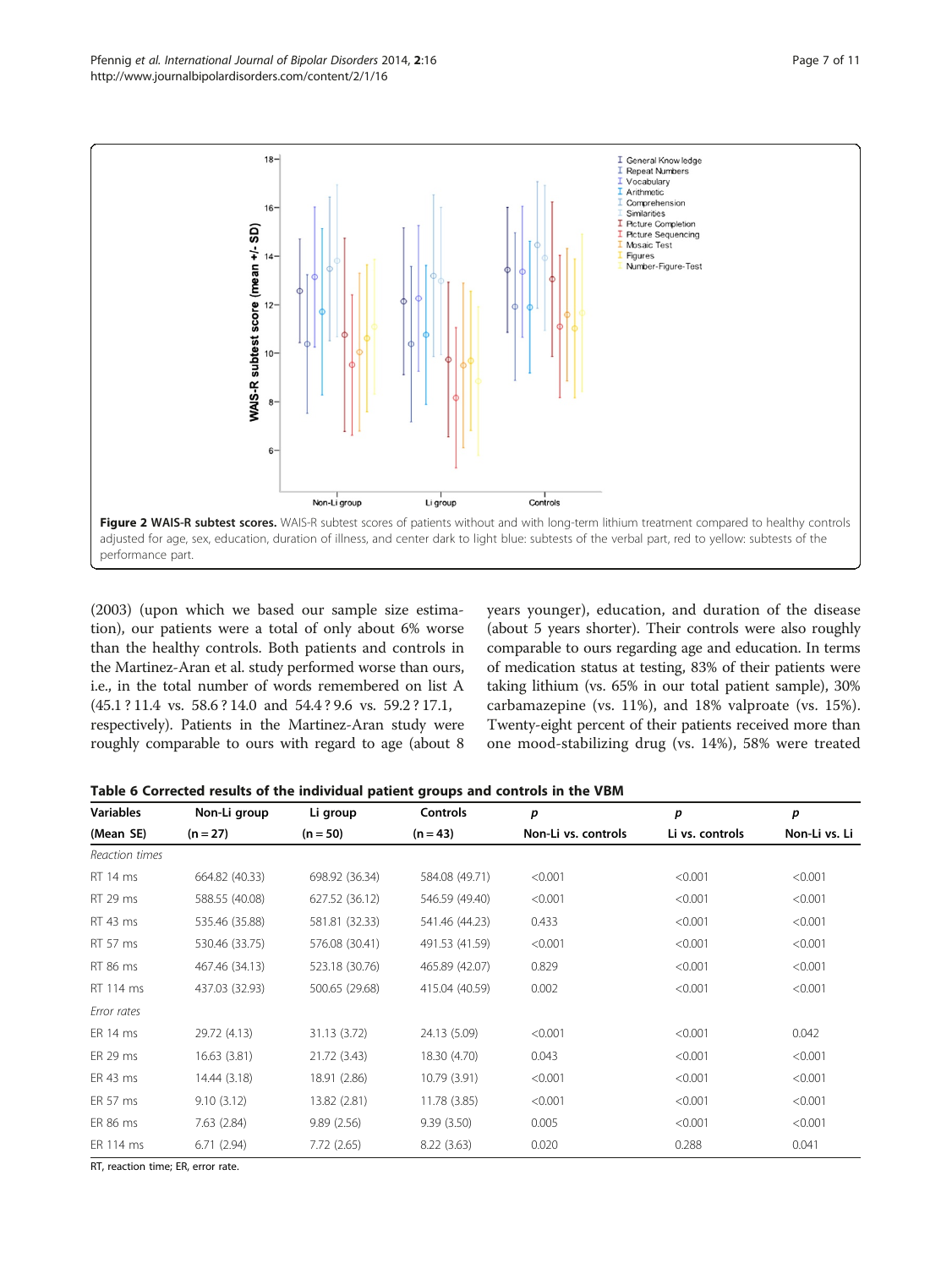<span id="page-7-0"></span>

with antipsychotics (38% with atypical ones vs. 22%), and 20% received antidepressants. Their patients medication status differs from our study s both in the percentage use of drugs we allowed and in the use of medications on our exclusion list (20% received typical antipsychotics, and it is not known whether clozapine or tricyclic antidepressants were used). In the study by Fleck et al., their 14 euthymic bipolar patients were measurably worse in the total number of words remembered on list A of the CVLT than the patients in the Martinez-Aran study (46.4 ? 14.3), whereas their controls were nearly as good as ours (58.9 ? 8.1). The Fleck study patients were about 15 years younger than ours and thus had a shorter duration of illness, but they are otherwise similar to ours with regard to education. Of Fleck s cohort, 79% were treated with mood stabilizers and 50% with antipsychotics; however, they do not provide greater detail on the type of medication administered, which hinders comparison with our patients. In the meta-analysis by Robinson et al. ([2006\)](#page-10-0) (including the aforementioned studies), euthymic bipolar patients did display moderate to severe impairment in verbal learning and memory (and executive functioning) compared to healthy controls (effect sizes of 0.7 to 0.9). Compared to patients with schizophrenia, bipolar patients (including those in our study) seem to be less severely impaired in cognitive performance, and they reveal a similar pattern of functions affected (see Daban et al. [2006](#page-9-0) and Trivedi et al. [2007](#page-10-0)). In a recent large individual patient data meta-analysis including a part of our sample, Bourne et al. showed only moderate effect sizes of neurocognitive impairment (for the CVLT 0.51, Bourne et al. [2013](#page-9-0)). They

suggested that better control of the influence of age, gender, and IQ as well as the inclusion of unpublished data could explain the lower effect sizes at least in part.

Our results are in line with published VBM results in that euthymic bipolar patients were significantly slower and made more errors than controls (see for instance Green et al. [1994a](#page-10-0), Green et al. [1994b](#page-10-0), MacQueen et al. [2001](#page-10-0)). Contrary to our hypothesis, however, our lithiumtreated patients demonstrated worse early information processing. This, however, seems to support the data from Fleming and Green, who observed impairment in backward masking to be partly associated with lithium treatment (in that bipolar patients on lithium present a significantly higher critical inter-stimulus interval than patients not on lithium, the latter still performing non-significantly worse than healthy controls (Fleming and Green [1995\)](#page-10-0)).

We wish to stress our initial hypothesis in several ways: (A) Was it reasonable to suggest that phenomena such as the neuroprotective effects identified in preclinical studies and decreased dementia rates found in lithiumtreated patients are associated phenomena and that these can be examined by applying neurocognitive performance tests, in this age group, and in conjunction with the duration of illness our patients presented? (B) Might lithiums potential neuroprotective benefit compensate for the cognitive side effects seen with lithium treatment? We could also query (C) whether our patient control group (non-Li) might have differed from the lithium group and whether they might have received treatments more frequently that might themselves exert a neuroprotective effect.

Regarding hypothesis A and based on the results we present: we suggest that effective phase prophylaxis can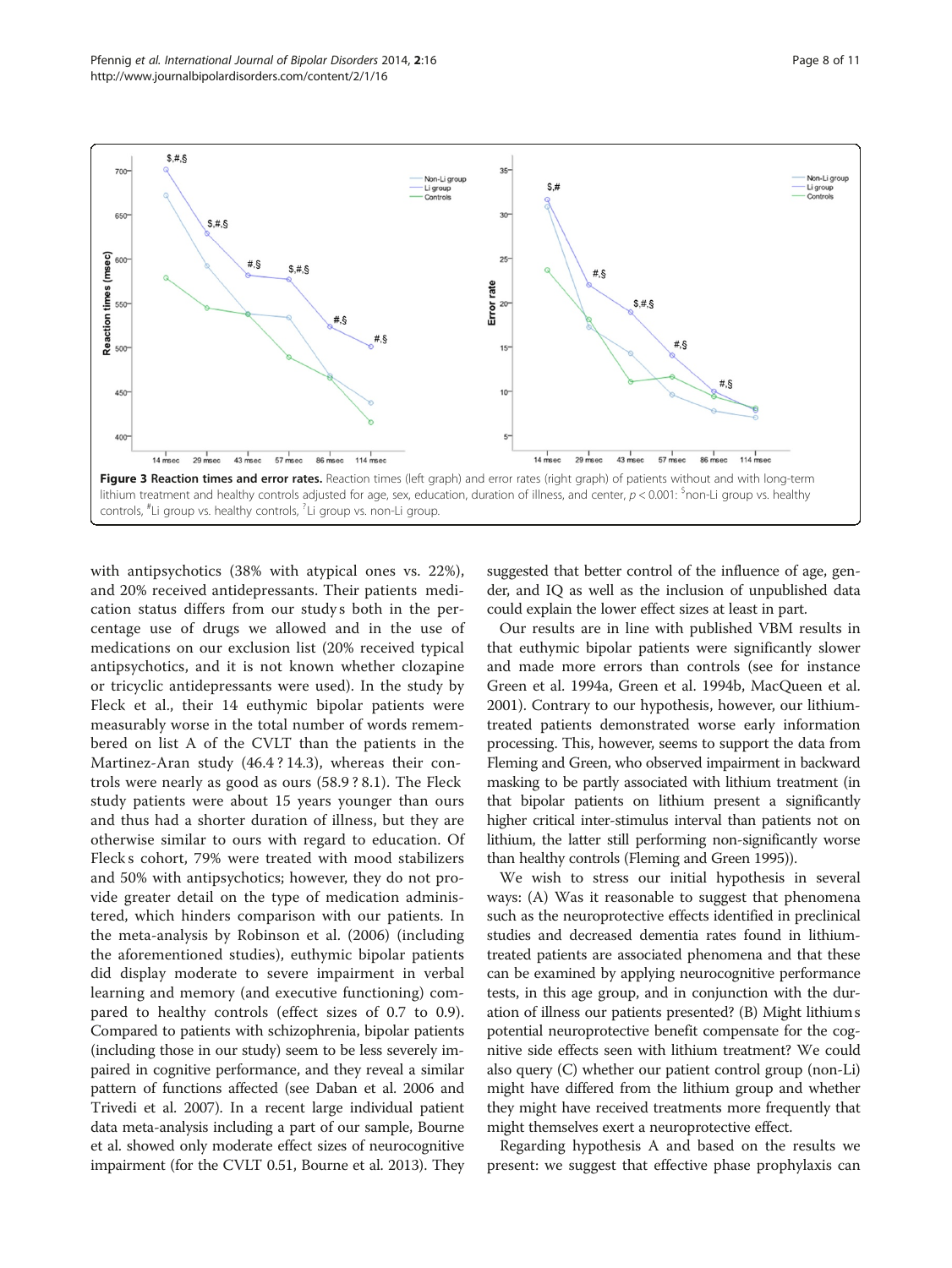reduce impairment in cognitive performance (independent of whether patients respond to lithium or to another mood-stabilizing medication). Rybakowski and Suwalska ([2010\)](#page-10-0) reported good cognitive functioning in conjunction with long-term lithium treatment in excellent responders. Lithiums additional specific neuroprotective effects might compensate for cognitive functioning impairment due to the illnesss neurodegenerative or toxic effects until brain areas are on the verge of substantial damage (and dementia). Drawing on the data from their Danish registry, Kessing et al. ([2010\)](#page-10-0) demonstrated a reduced risk for dementia only in those patients on lithium treatment, but not when taking the other drugs studied (i.e., anticonvulsants, antipsychotics, antidepressants). Volumetric results from our study show, in line with our hypothesis, that the lithium-treated patients hippocampal volumes were larger than those of non-Li patients (who received the abovementioned alternative mood stabilizing medication) and were similar to those of healthy controls, independent of long-term treatment response including the number of episodes while on lithium (Hajek et al. [2013\)](#page-10-0). Moreover, our non-Li group patients prefrontal NAA levels were lower, while the Li group s were similar to those in the healthy controls (Hajek et al. [2012](#page-10-0)), with NAA assumed to be a marker of cellular integrity. Since general cognitive functioning and verbal learning and memory were not substantially impaired in our non-Li patients, the smaller hippocampal volumes might still suffice for functioning, not causing a substantial impact until a greater loss of hippocampal volume has occurred.

Regarding hypothesis B: We suggest that we still observed minor cognitive impairment in our long-term ill lithium-treated bipolar patients compared to healthy controls because lithium side effects were balanced but not outweighed by potential neuroprotective effects. In their meta-analysis, Wingo et al. showed that lithium treatment was associated with rather minor cognitive impairment (Wingo et al. [2009\)](#page-10-0). In the two longitudinal studies included in this meta-analysis, the cognitive performance over time was somewhat stable in the lithium-treated patients (Smigan and Perris [1983,](#page-10-0) Engelsmann et al. [1988](#page-9-0)), in line with our study s result of an only insubstantial influence of duration of illness on overall cognitive performance, verbal learning, and memory as well as early visual information processing (though keeping in mind that we had little variance in duration of illness because of our inclusion criteria). Results from a recently published prospective study showed that neurocognitive performance of bipolar patients on lithium (monotherapy in half, combination therapy with AD or neuroleptics in the other half) was stable over the 6 years of follow-up (Mora et al. [2013](#page-10-0)). However, as in the aforementioned studies by Martinez-Aran et al. and Fleck et al., their patients were more severely impaired than ours (CVLT total words

remembered of list A: baseline 51.5 ? 10.0, follow-up 6 years 49.4 ? 12.1).

To question hypothesis C: Every clinician agrees that patients that do not receive or sufficiently respond to prophylactic lithium treatment differ in some characteristics from patients that tolerate lithium and respond adequately. Contraindications to lithium treatment were of course more prominent in the non-Li group; however, we did not detect major differences in the patient groups comorbidity profiles. We matched them for potential influencing characteristics and required the same duration of illness and minimum number of previous episodes. Regarding medication however, the groups differed substantially with respect to the use of, for example, valproate (35% in the non-Li vs. 5% in the Li group), which may exert a potential neuroprotective effect itself (via modulating for instance the WNT pathway, also a major target of lithium, Sutton and Rushlow [2011](#page-10-0)). However, the clinical evidence does not support this suggested effect showing no increase in gray matter volume (Lyoo et al. [2010\)](#page-10-0) or even greater loss in hippocampal and whole-brain volume (Tariot et al. [2011](#page-10-0)) with valproate. It is thus not clear whether the similar overall cognitive performance and that in verbal learning and memory could in part result from the use of protective medication in the patient control group.

## Strength and limitations

The present study applied strict inclusion and exclusion criteria. We only included patients in the Li group who had been taking lithium for at least the previous 2 years. In the non-Li group, a maximum of less than 3 months lifetime use of lithium was allowed, and treatment had to have been discontinued more than 2 years prior to the study s beginning. The reason for these criteria was that we are unsure how long the potential neuroprotective effect (of lithium) takes to unfold. With the medication exclusion list we applied, acute impairing influences of drugs on cognitive performance were prevented. By allowing for only a limited number of drugs as comedication, we aimed to be able to ascribe effects to lithium in the Li group and to circumvent problems with multiple drug treatment. The sample sizes of our patient groups and controls are higher than those in most comparable studies.

Limitations include (a) the design of a cross-sectional study (here with inclusion of retrospective information) which is valid for specifying the hypothesis but bears a high potential for bias and does not allow causation to be substantiated and (b) the recruitment of long-term ill patients that did not have a substantial history of lithium treatment was a major task in the study. In the end, relatively few patients could be included in this group. This can be partially explained by the IGSLi centers involved in the study where expert clinicians are working in the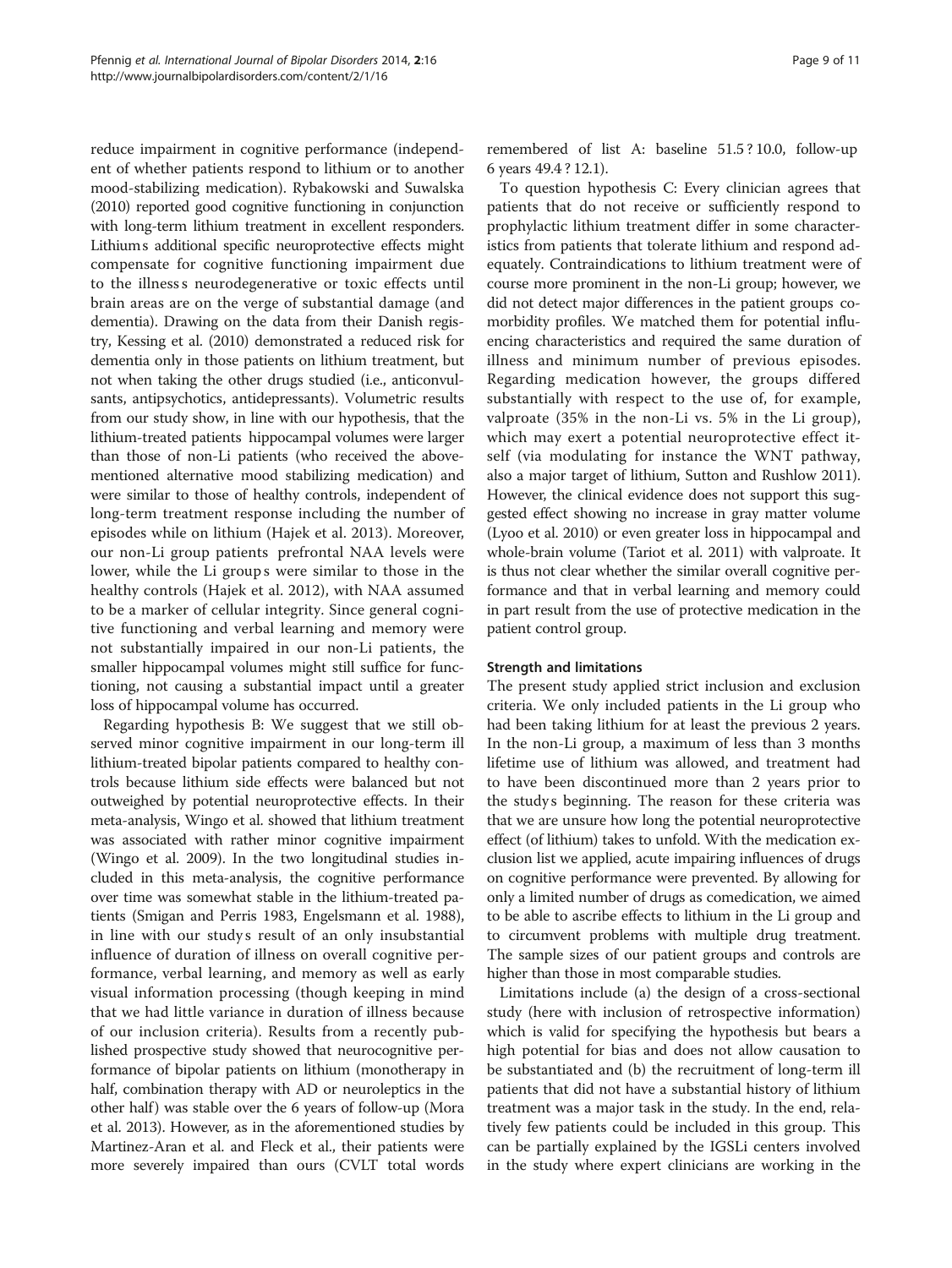<span id="page-9-0"></span>treatment of BD and who are engaged in clinical and scientific research on the effects of lithium. (c) The study was conducted in five centers in different countries, where treatment and care settings as well as patient characteristics might well have varied. Our analysis was therefore adjusted to control for the influence of center effects. (d) As mentioned above, in the patient control group (non-Li), potentially neuroprotective drugs were used more frequently than in the lithium group, i.e., valproate, a circumstance however, that cannot be easily avoided in a future study since the patients who were included had been ill for a long time and needed prophylactic treatment. Additionally (e), when designing and conducting the presented study, we suggested a somewhat homogeneous distribution of cognitive impairment in the group of patients with bipolar disorder as a whole. However, results of a recently published cross-sectional study show that although patients with bipolar disorder as a group showed more cognitive impairment compared to healthy controls, only a third of the patients showed more severe impairment, whereas 70% showed either impairment of smaller effect or was indistinguishable from controls (Martino et al. [2014\)](#page-10-0).

## Conclusions

Our data suggest that bipolar patients with a long illness history and effective prophylactic treatment do not show significantly impaired general cognitive functioning or verbal learning and memory, but that they do display worse early information processing. In the latter, the lithiumtreated patients performed worst. Accompanying volumetric and spectroscopic data suggest cell loss in patients not treated with lithium, potentially counterbalanced by longterm lithium treatment.

At the moment, a follow-up assessment of the patients and controls presented here is being carried out at the respective IGSLi centers to prospectively investigate the effects of long-term lithium treatment in this very specific cohort of patients.

## Competing interests

The authors declare that they have no competing interests.

#### Authors contributions

MB, MA, TY, and GM conceived the study, drafted the design, helped in the organization of the study, and reviewed the manuscript. AP participated in the design, coordinated the study, and drafted the manuscript. JR, AS, CS, BK, TH, CO D, DW, SvQ, and JP coordinated the recruitment and assessed subjects at the individual study centers. All authors read and approved the final manuscript.

#### Authors information

MB received grant/research support from the Stanley Medical Research Institute, NARSAD, Deutsche Forschungsgemeinschaft, European Commission (FP7), American Foundation for Suicide Prevention, and Bundesministerium f?r Bildung und Forschung (BMBF). He is a consultant for Alkermes, AstraZeneca, BristolMyers Squibb, Ferrer Internacional, Janssen, Lilly, Lundbeck, Otsuka, Servier, and Takeda. MB has received speaker honoraria from AstraZeneca, BristolMyers Squibb, GlaxoSmithKline, Lilly, Lundbeck,

Otsuka, and Pfizer. AP received research support from AstraZeneca. She has received speaker honoraria from AstraZeneca and Lundbeck. JR served as a consultant/speaker for Lundbeck and Servier.

#### Acknowledgements

The Canadian study centers were supported by funding from the Canadian Institutes of Health Research, the Nova Scotia Health Research Foundation, and the Dalhousie Clinical Research Scholarship to Dr. Hajek. The German study centers were supported by GlaxoSmithKline.

The design, progress, and results were extensively discussed within the IGSLi group and the authors thank all members for the continuous support and expertise. The authors thank all study subjects for their willingness to participate in the study and the accepted extra effort.

#### Author details

<sup>1</sup>Department of Psychiatry and Psychotherapy, Carl Gustav Carus University Hospital, Technische Universit?t Dresden, Fetscherstrasse 74, 01307 Dresden, Germany. <sup>2</sup>Department of Psychiatry, Dalhousie University, Halifax, Canada.<br><sup>3</sup>Department of Psychiatry, University of British Columbia Faculty of <sup>3</sup>Department of Psychiatry, University of British Columbia Faculty of Medicine, Vancouver, Canada. <sup>4</sup> Department of Psychiatry, Faculty of Medicine, University of Calgary, Calgary, Canada. <sup>5</sup>Department of Adult Psychiatry, Poznan University of Medical Sciences, Poznan, Poland. 6 Department of Psychiatry, Hospital Neunkirchen, CS now: Bipolar Centre, Vienna, Austria. <sup>7</sup>Department of Psychiatry and Psychotherapy, Charit? Berlin, Campus Mitte, Berlin, Germany. <sup>8</sup>International Group for the Study of Lithium-Treated Patients (IGSLi), Berlin, Germany.

#### Received: 3 September 2014 Accepted: 15 November 2014 Published online: 24 December 2014

#### References

- Andreou C, Bozikas VP (2013) The predictive significance of neurocognitive factors for functional outcome in bipolar disorder. Curr Opin Psychiatry 26(1):54 59
- Bauer M, Alda M, Priller J, Young LT, The International Group for The Study of Lithium Treated Patients (IGSLi) (2003) Implications of the neuroprotective effects of lithium for the treatment of bipolar and neurodegenerative disorders. Pharmacopsychiatry 36(Suppl 3):250 254
- Bearden CE, Hoffman KM, Cannon TD (2001) The neuropsychology and neuroanatomy of bipolar affective disorder: a critical review. Bipolar Disord 3(3):106 150
- Beck AT, WARD CH, MENDELSON M, MOCK J, ERBAUGH J (1961) An inventory for measuring depression. Arch Gen Psychiatry 4:561 571
- Blumberg HP, Kaufman J, Martin A, Whiteman R, Zhang JH, Gore JC, Charney DS, Krystal JH, Peterson BS (2003) Amygdala and hippocampal volumes in adolescents and adults with bipolar disorder. Arch Gen Psychiatry 60(12):1201 1208
- Bora E, Yucel M, Pantelis C (2010) Cognitive impairment in affective psychoses: a meta-analysis. Schizophr Bull 36(1):112 125
- Bourne C, Aydemir ?, Balanz?-Mart?nez V, Bora E, Brissos S, Cavanagh JT, Clark L, Cubukcuoglu Z, Dias VV, Dittmann S, Ferrier IN, Fleck DE, Frangou S, Gallagher P, Jones L, Kiesepp? T, Mart?nez-Aran A, Melle I, Moore PB, Mur M, Pfennig A, Raust A, Senturk V, Simonsen C, Smith DJ, Bio DS, Soeiro-de-Souza MG, Stoddart SD, Sundet K, Sz?ke A, Thomps on JM, Torrent C, Zalla T, Craddock N, Andreassen OA, Leboyer M, Vieta E, Bauer M, Worhunsky PD, Tzagarakis C, Rogers RD, Geddes JR, Goodwin GM (2013) Neuropsychological testing of cognitive impairment in euthymic bipolar disorder: an individual patient data meta-analysis. Acta Psychiatr Scand 128(3):149 162
- Chepenik LG, Wang F, Spencer L, Spann M, Kalmar JH, Womer F, Kale EE, Pittman B, Blumberg HP (2012) Structure-function associations in hippocampus in bipolar disorder. Biol Psychol 90(1):18 22
- Daban C, Martinez-Aran A, Torrent C, Tabares-Seisdedos R, Balanza-Martinez V, Salazar-Fraile J, Selva-Vera G, Vieta E (2006) Specificity of cognitive deficits in bipolar disorder versus schizophrenia. A systematic review. Psychother Psychosom 75(2):72 84
- Delis DC, Kramer JH, Kaplan E, Ober BA (1988) California Verbal Learning Test. Tex. The Psychological Cooperation, San Antonio
- Engelsmann F, Katz J, Ghadirian AM, Schachter D (1988) Lithium and memory: a long-term follow-up study. J Clin Psychopharmacol 8(3):207 212